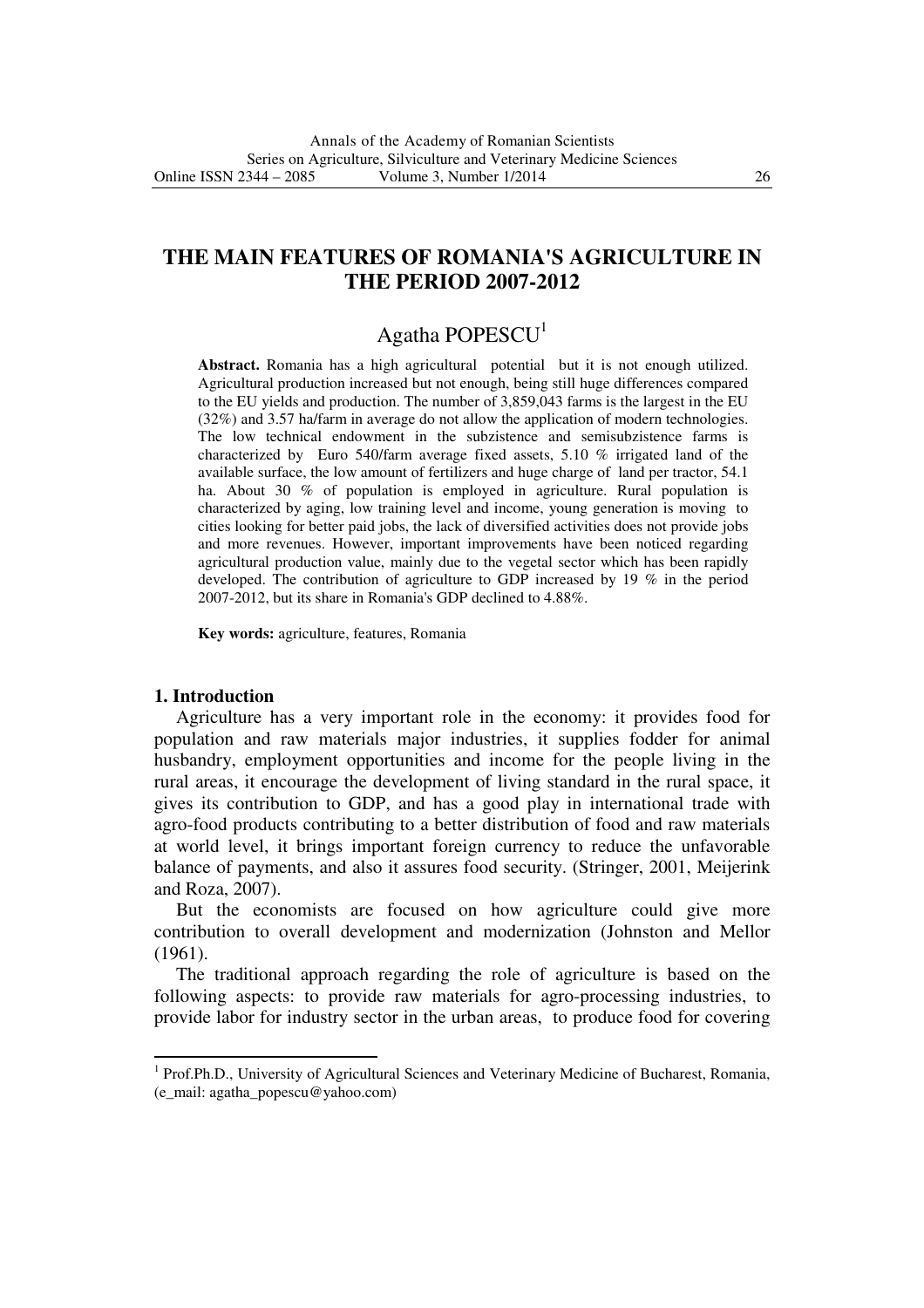population needs, to supply savings for investments in industry, to extend markets for industrial products, to bring earnings from export in order to pay imported goods (Johnston and Mellor, 1961; Timmer, 1992).

 FAO initiated in 2001 the Role of Agriculture Project (ROA) as a new approach of the role of agriculture to poverty alleviation and socio-economic development. (FAO, 2001).

 However, the development of urbanization and industries has led to a decline of agriculture contribution to GDP and to the reduction of population in the rural space, mainly the young generation being more interested to look for better paid jobs in the cities. The modern technologies applied in agriculture have increased labor productivity and product quality, increased value added per agricultural worker. Climate change has become a restraining factor in agriculture if corresponding measures are not taken to diminish its negative effects on production systems. (Meijerink and Roza, 2007).

 After 1990, Romania's agriculture passed to a new era facing important transformation in farm structures, agricultural systems, production performances and its role in the economy. (Zahiu *et al*., 2010, Otiman, 2012).

 Romania's accession into the EU structures in 2007 has also changed the agricultural policy paying more attention to fulfill the requirements of the PAC. In this context, the paper aimed to analyze the statement of agriculture after the year 2007 when Romania has become an E.U. member state and to identify the main features represented by agrarian structure characterized by the number of agricultural holdings and farm size, technical endowment in agriculture characterized by fixed assets, number of tractors and number of tractors per ha, amount of chemical and organic fertilizers, irrigated agricultural land, net investments, cereal production as the main performance in the agricultural production, employment in agriculture and labor productivity, agricultural production value and contribution of agriculture to GDP.

### **2. Materials and methods**

 In order to identify the main features of the Romanian agriculture, the following aspects have been approached: number of agricultural holdings and farms size, fixed assets, number of tractors and number of tractors per ha, fertilizers, irrigated land, net investments, employed population in agriculture, labor productivity, cereal production, agricultural production value, agriculture contribution to GDP.

 The analysis was carried out for the period 2007-2012 and was based on the data provided by Romania's Statistical Yearbook, 2013.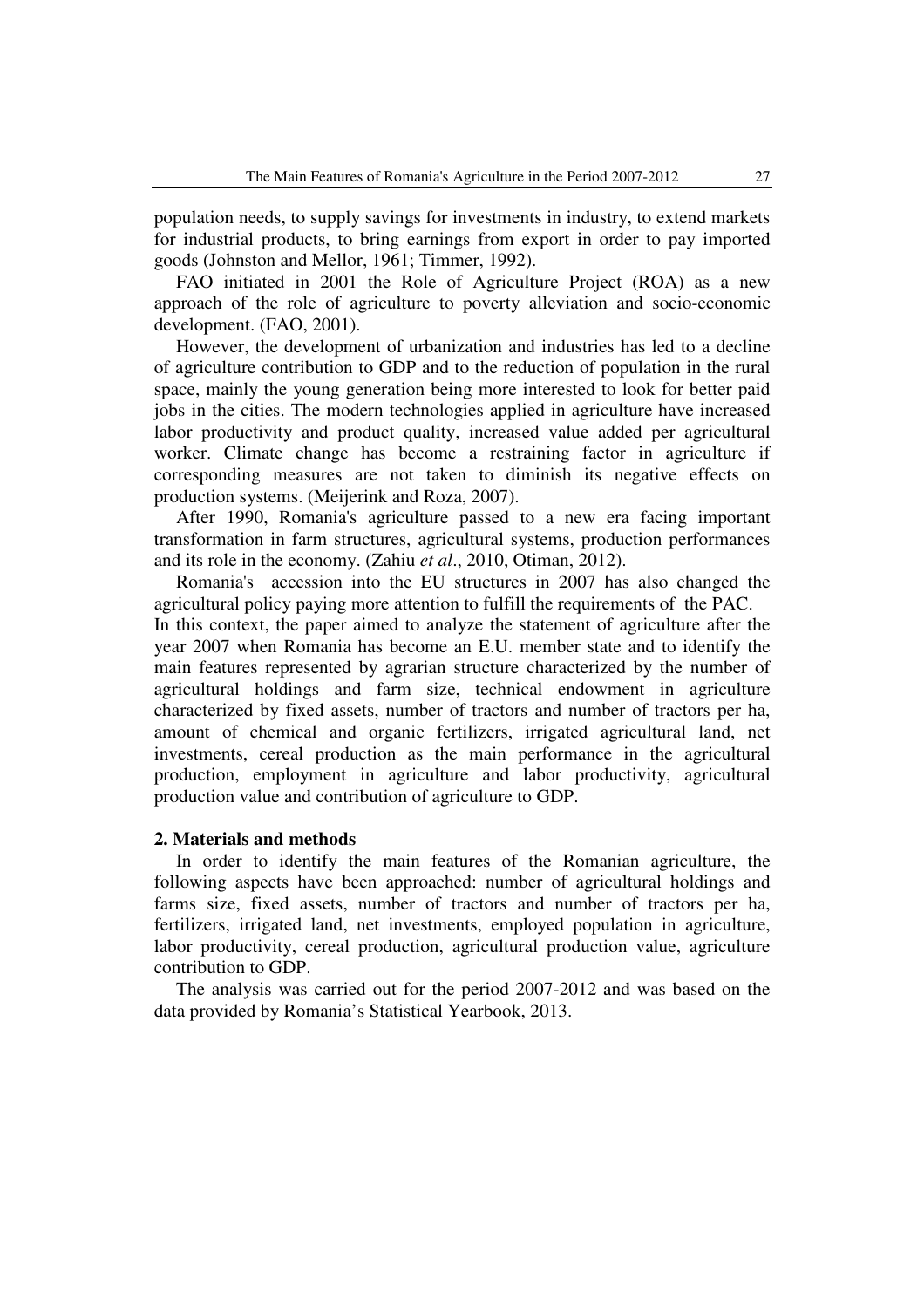### **3. Results and discussions**

 **Number of agricultural holdings.** Romania has the highest number of agricultural holdings in the EU, in 2010, accounting for 3,859,043 units, by 1.84 % less than in the year 2007.(3,931,350 units).

 In the year 2010, of the total number of agricultural holdings, about 99.06 %, that is the largest number, was represented by individual agricultural holdings, working about 65 % of the total utilized agricultural land. The remaining of 30,698 units with juridical personality accounted for 0.94% of the total number of agricultural holdings and were working about 35 % of the utilized agricultural (Table 1).

| Specification                             | 2007      | 2010      | 2010/2007 |
|-------------------------------------------|-----------|-----------|-----------|
| Total agricultural<br>holdings, of which: | 3,931,350 | 3,859,043 | 98.16     |
| -Individual<br>agricultural holdings      | 3,913,651 | 3,823,130 | 97.68     |
| -Units with juridical<br>personality      | 17,699    | 30,698    | 173.44    |

**Table 1.** The statement of the agricultural holdings in Romania in 2007 and 2010

Source: Statistical Yearbook, 2013,Own calculations

 The Romanian agricultural hodings represent the largest number of farms in the EU, accounting for about 32 % of the total number of farms in the community. Romania is followed by Italy with about 13.5 %, Poland with 12.5 %, Spain with about 8.2 %. All these 4 countries have 66.2 % of the whole number of farms in the EU ( Alecu IoanNicolae, 2013, Popescu Agatha, 2014).

 **Average farm size.** In the year 2010, the average agricultural land per farm accounted for 3.57 ha by 2 % more than in the year 2007, when the farm size was 3.5 ha in average. The individual farms recorded 2.02 ha in average compared to 190.78 ha/farm in case of the commercial holdings. The main trend is a decreasing one in the both cases because in the year 2010 the farm size was smaller by 12.18 % in case of individual farms and by 29.45 % in case of the units with juridical personality (Table 2).

| Specification                         | 2007  | 2010   | 2010/2007 |
|---------------------------------------|-------|--------|-----------|
| Average farm size at<br>country level | 3.5   | 3.57   | 102.00    |
| Average size of<br>individual farms   | 2.3   | 2.02   | 87.82     |
| Average size of<br>commercial farms   | 270.4 | 190.78 | 70.55     |

**Table 2**.Average farm size in Romania in 2007 and 2010 (ha/farm)

Source: Statistical Yearbook, 2013,Own calculations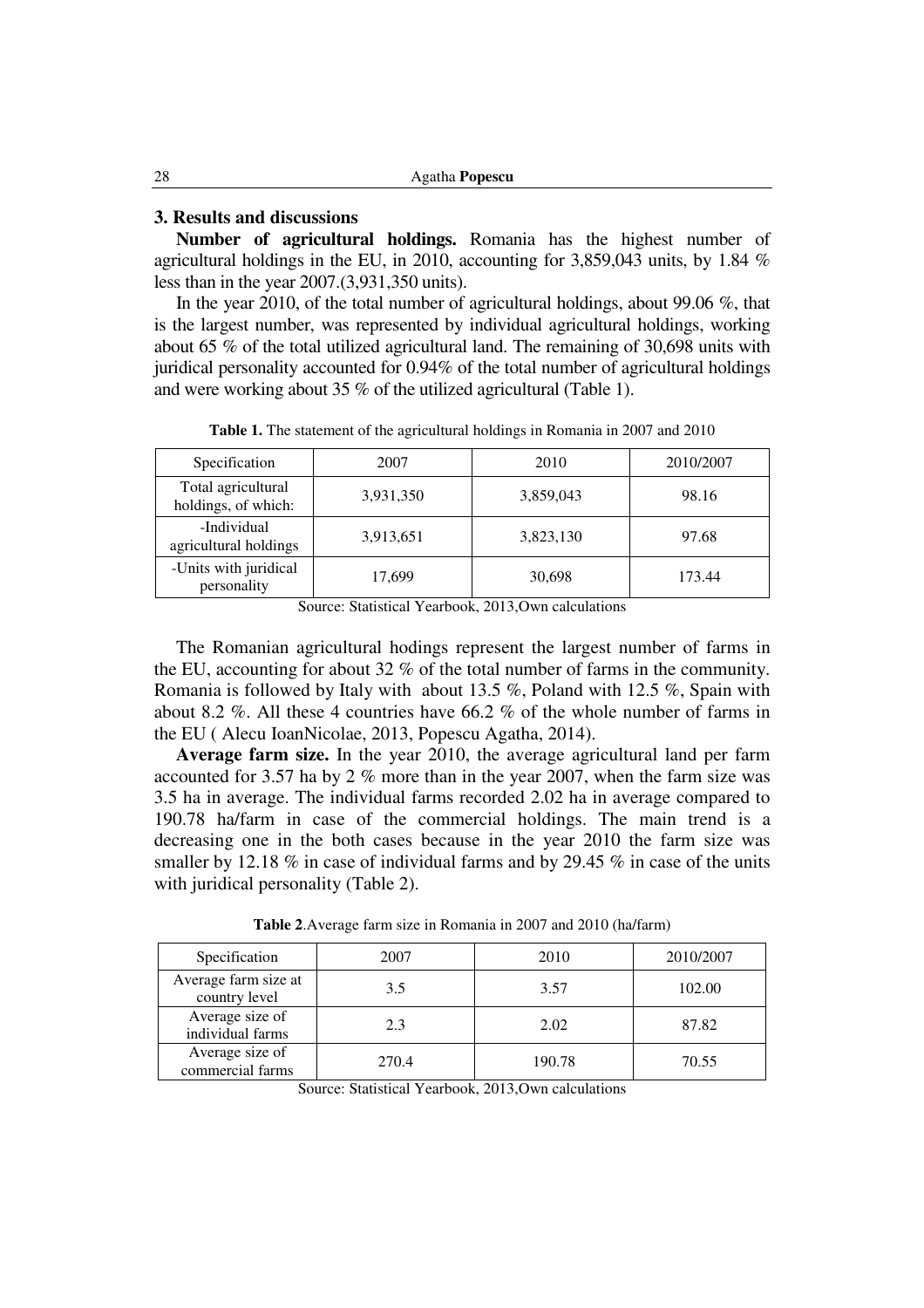Farm size in Romania is very small reflecting a low efficiency and production performance. Even in the EU, the average of farm size is small, only about 14 ha, but much higher than in Romania. Only Cyprus has a similar farm size, about 3 ha/farm. In Greece and Slovenia, farms have about 6 ha. The countries with an average farms size between 55-65 ha are: France, Germany, Luxembourg and Denmark, where agriculture is highly developed. Also, we can not compared Romania's average farm size with the one from United Kingdom, 79 ha, and from Czech Republic, 152 ha, the highest in the EU. (Eurostat, Farm structure statistics, 2000-2010 and Popescu Agatha, 2014).

 The small farm size requires association between various agricultural producers, the setting up of producers' groups and new commercial companies according to the legilslation in force in order to join the capital and be able to cultivated land in a more efficient way, applying modern technologies in order to increase agricultural prpduction and its quality, labor productivity and farm competitiveness.

 **Fixed assets.** Technical endowment with fixed assets in agriculture is very important. In the year 2012, the value of fixed assets existing in agriculture of Romania accounted for Lei million 32,926.7, being 2.15 times higher than in the year 2007. However, in the period 2007-2012, the share of fixed assets belonging to agriculture in the value of fixed assets existing in the national economy varied from a year to another. The highest weight was recorded in the year 2012, 2.33 % while the lowest share was registered in the year 2011, only 1.44 %. (Table 3).

| Specification                                           | 2007     | 2008     | 2009     | 2010     | 2011     | 2012     | 2012/<br>2007 |
|---------------------------------------------------------|----------|----------|----------|----------|----------|----------|---------------|
| Fixed assets in<br>agriculture, forestry<br>and fishing | 15,267.4 | 25,770.0 | 33,704.4 | 28,779.0 | 40,039.0 | 32,926.7 | 215.66        |
| Share in national<br>economy(%)                         | 1.66     | 1.91     | 2.27     | 1.84     | 1.44     | 2.33     | 140.36        |

**Table 3.** Fixed assets in Romania's agriculture, 2007-2012 (Lei million, current prices)

Source: Statistical Yearbook, 2013,Own calculations

 The level of fixed assets in the Romanian agriculture is still very low compared to other E.U. countries. In Romania, there are allotted only Euro 540 fixed assets per agriculturist, 16-17 times less than in the EU, where an agriculturist has at his disposal about Euro 9,000-9,200 ( Otiman, 2012). This has a deep impact on the technological and performance level registered in Romania. Therefore, the lack of fixed assets at a corresponding level is a restraining factor for the Romanian agriculture.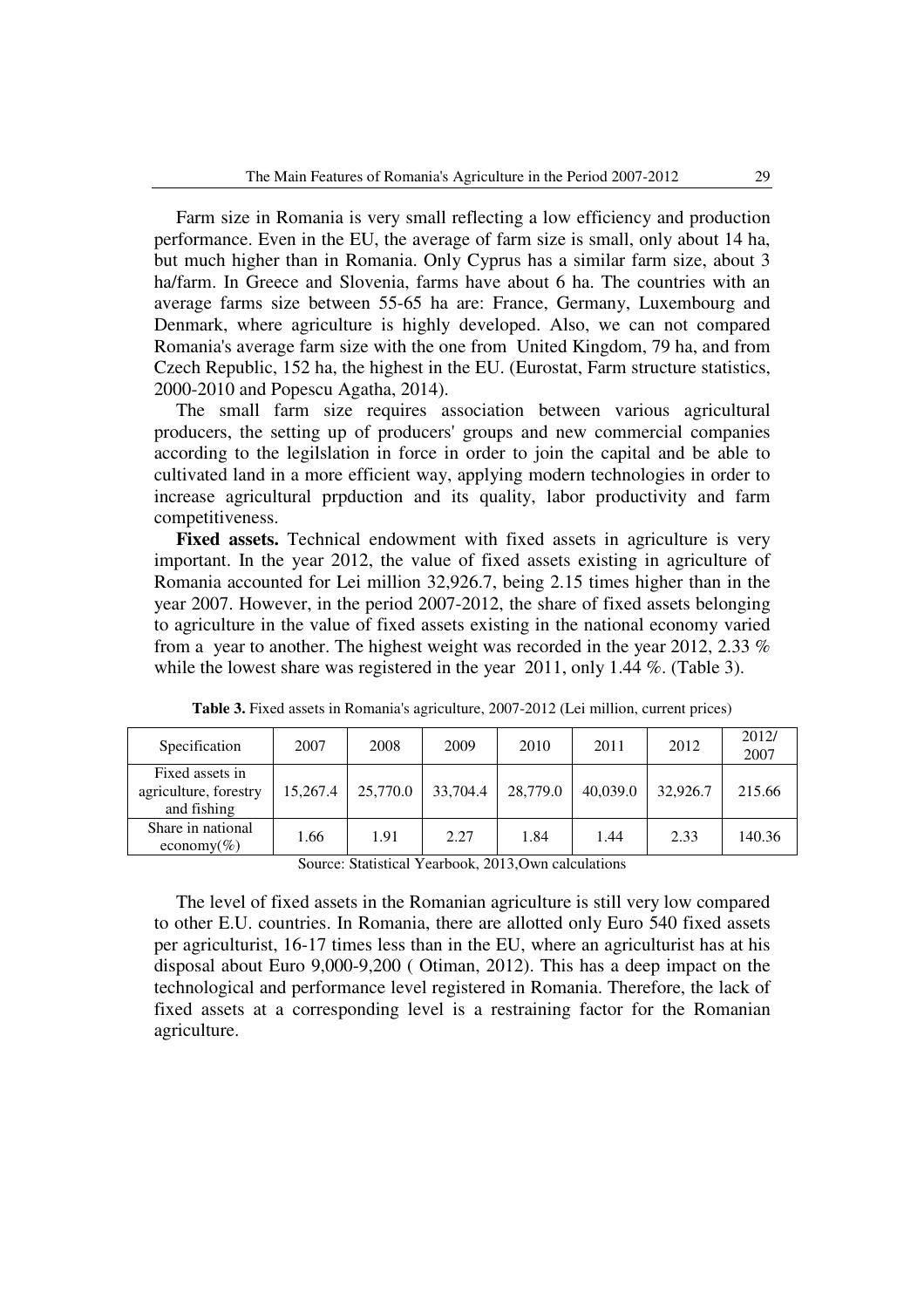| Agatha <b>Popescu</b> |
|-----------------------|
|                       |

 **Number of tractors.** The Romanian agriculture has still a reduced number of tractors which has a negative impact regarding the quality of agricultural works and the moment when they are carried out. In the analyzed period, the number of tractors increased by 6 % from 174,003 pieces in the year 2007 to 184,446 pieces in the year 2012, which is a positive aspect.

 Taking into account the land surface worked by a tractor, one may notice that it is still very high compared to other EU countries. Compared to the year 2007, when a tractor worked 54.1 ha arable land, in the year 2012 the surface allotted per tractor accounted for 50.23 ha, being by 7.16 % lower than in 2007, which is a positive trend.(Table 4).

| Specification                             | 2007    | 2008    | 2009    | 2010    | 2011    | 2012    | 2012/2007 |
|-------------------------------------------|---------|---------|---------|---------|---------|---------|-----------|
| Number of<br>tractors<br>(pieces)         | 174,003 | 174,790 | 176,841 | 180,433 | 183.064 | 184.446 | 106.00    |
| Arable land<br>per tractor<br>ha/tractor) | 54.1    | 53.7    | 53.1    | 52.11   | 51.23   | 50.23   | 92.84     |

**Table 4.** Number of tractors in Romania's agriculture and arable land per tractor, 2007-2012

Source: Statistical Yearbook, 2013,Own calculations

 **Fertilizers.** The amount of chemical fertilizers used in the Romanian agriculture is still very small compared to the one applied in other EU countries. However, in the year 2012, it was applied an amount of 438 thousand tones, by 13.17 % more than in the year 2007. Also, important amounts of organic fertilizers are available for agriculture, its level being closely related to the number of livestock. In 2012, the amount of organic fertilizers accounted for 123,293 thousand tones, being by 1.52 % lower than in the year 2007 (Table 5).

| Specification                                   | 2007   | 2008   | 2009     | 2010   | 2011   | 2012   | 2012/2007 |
|-------------------------------------------------|--------|--------|----------|--------|--------|--------|-----------|
| Chemical<br>fertilizers,<br>active<br>substance | 387    | 398    | 426.2    | 481    | 487    | 438    | 113.17    |
| Organic<br>fertilizers                          | 13,498 | 11,748 | 13,748.3 | 15.232 | 14,510 | 13.293 | 98.48     |

**Table 5.** Fertilizers in Romania's agriculture, 2007-2012 (Thousand tones)

Source: Statistical Yearbook, 2013,Own calculations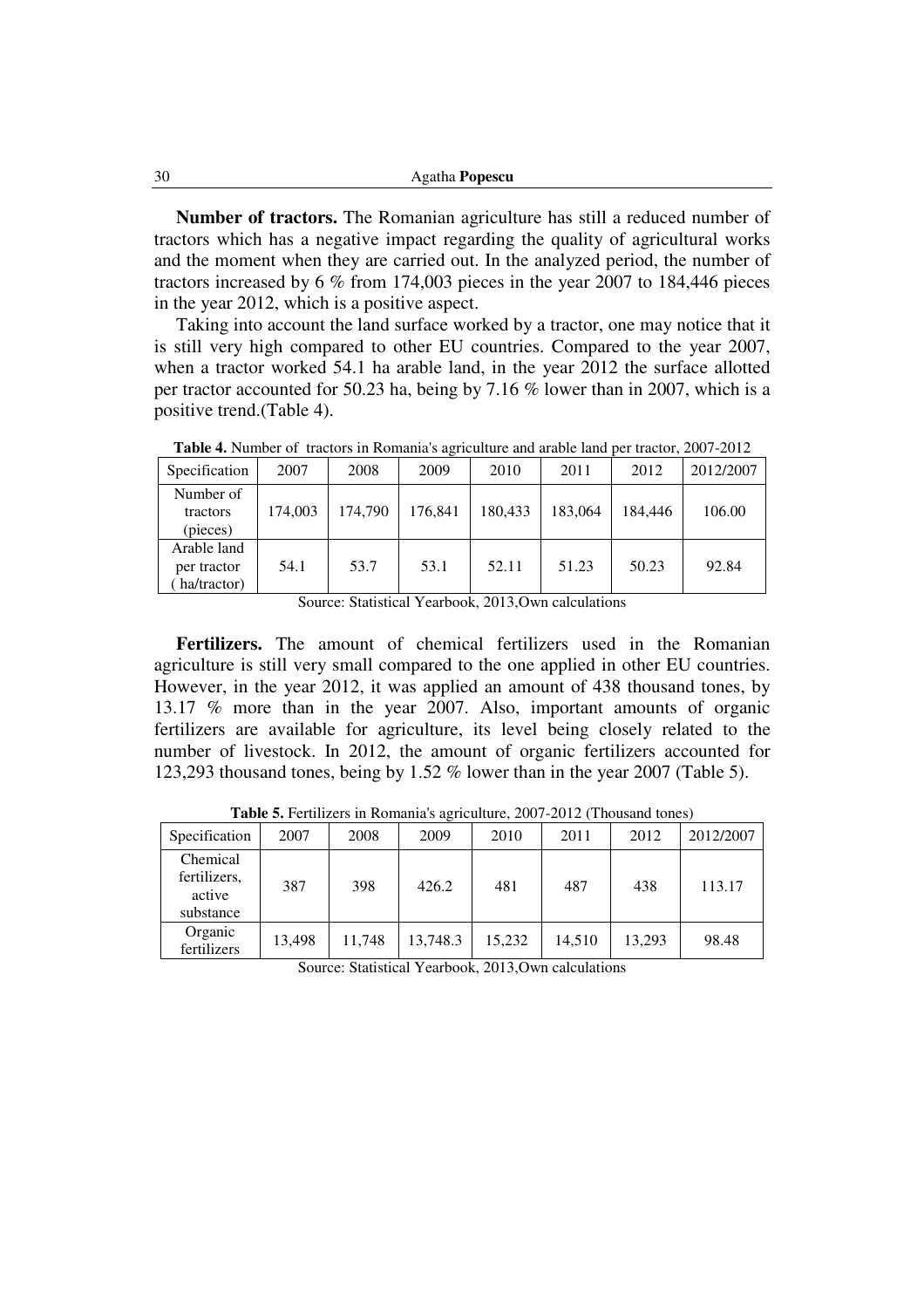**Irrigations.** Irrigations are a very important factor for production growth in agriculture.

| Specification                       | 2007    | 2008    | 2009     | 2010  | 2011  | 2012  | 2012/2007 |
|-------------------------------------|---------|---------|----------|-------|-------|-------|-----------|
| Irrigated<br>land                   | 320.2   | 225.0   | 296.7    | 79.21 | 103.3 | 161.3 | 50.37     |
| Land<br>prepared to<br>be irrigated | 3,155.3 | 3,157.1 | 3,157.04 | 3,157 | 3,157 | 3,157 | 100.05    |
| $%$ of<br>prepared<br>land          | 10.0    | 7.1     | 9.6      | 2.51  | 3.27  | 5.10  | 51 %      |

**Table 6.** Irrigated land in Romania's agriculture, 2007-2012 (Thousand ha)

Source: Statistical Yearbook, 2013,Own calculations

 The climate change and global warming have become more and more visible in Romania bringing droughts every year, affecting agricultural production. Despite that the surface prepared for irrigation accounts for 3,157 thousand ha, only 5.10 % was irrigated in the year 2012, representing a half of the irrigated land in 2007.

 Therefore, the Romanian agriculture is less irrigated than it needs and much below its potential. (Table 6).

 **Net investments.** Agriculture is an attractive field for investments. The value of net investments increased by 53.38 % from Lei million 2,192.2 in the year 2007 to Lei million 3,362.4 in the year 2012. The share of the net investments in agriculture represented 2.62 % in 2007 and 3.74 % in the value of net investments at national level (Table 7).

| Specification                                              | 2007   | 2008   | 2009   | 2010   | 2011   | 2012   | 2012/  |
|------------------------------------------------------------|--------|--------|--------|--------|--------|--------|--------|
|                                                            |        |        |        |        |        |        | 2007   |
| Net investments in<br>agriculture, forestry<br>and fishing | 2.192. | 3,393. | 2,919. | 2,659. | 3,285. | 3,362. | 153.38 |
| Share in national<br>economy(%)                            | 2.62   | 3.40   | 3.89   | 3.67   | 3.74   | 3.74   | 142.74 |

**Table 7.** Net investments in Romania's agriculture, 2007-2012 (Lei million, current prices)

Source: Statistical Yearbook, 2013,Own calculations

 However, investments in the Romanian agriculture are still pale. The borrowings taken from banks by the Romanian farmers are very small, in average Euro 110/ha, while in other EU countries they account for about Euro 1,700-2,000 per ha ( Otiman, 2012).

 **Cereal production.** As a main indicator of agriculture development, cereal production is important to be analyzed. In the period 2007-2012, the land cultivated with cereals increased by 4.40 % from 5,129 thousand ha in 2007 to 5,440.3 thousand ha in 2012. Cereal production recorded an important growth from 7,814.8 thousand tons in 2007 to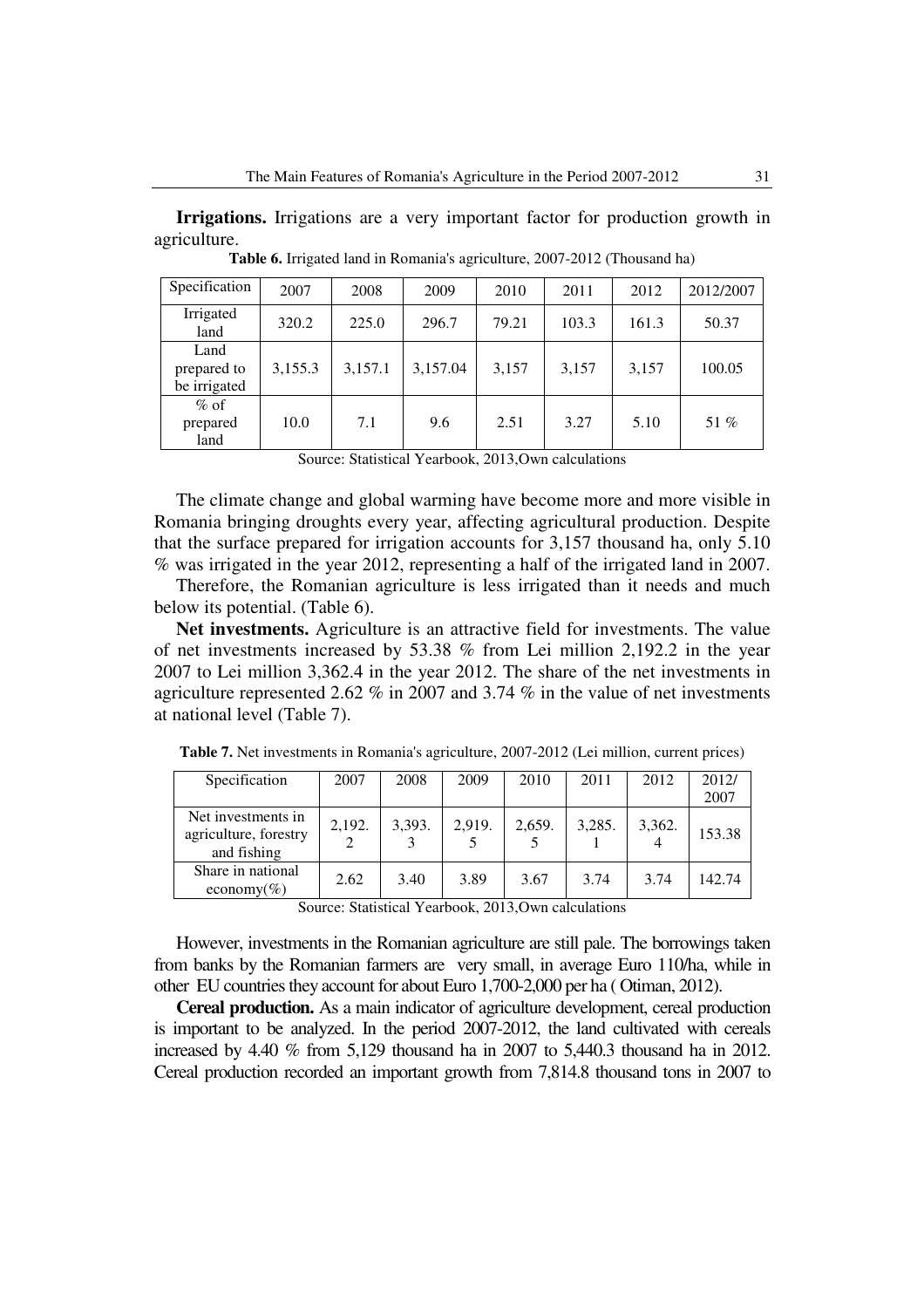| 32 | Agatha <b>Popescu</b> |
|----|-----------------------|
|----|-----------------------|

12,824 thousand tons in the year 2012, when it was by 64 % higher than in the first year of the analysis. As production increased more rapidly than cultivated land with cereals, this means that average production was the key factor which determined this performance. (Ministry of Agriculture and Rural Development, November 2010)

 However, cereal production registered various performances in the analyzed period. The maximum cereal production was recorded in the year 2011 because it was a favorable year for agriculture, while in the year 2007 the production level was the lowest one due to the terrible drought registered in Romania. Therefore, Romania has a high potential for producing cereals, except the dry years ( Table 8).

| Specification        | 2007   | 2008   | 2009   | 2010   | 2011   | 2012   | 2012/  |
|----------------------|--------|--------|--------|--------|--------|--------|--------|
|                      |        |        |        |        |        |        | 2007   |
| Cultivated land with | 5.129. | 5.210. | 5.282. | 5,066. | 5.224. | 5.440. | 106.06 |
| cereals (Thousand    |        |        |        |        |        |        |        |
| ha)                  |        |        |        |        |        |        |        |
| Cereal production    | 7,814. | 16,826 | 14.873 | 16.713 | 20,842 | 12.824 | 164.09 |
| (Thousand tons)      |        | .4     |        |        |        |        |        |

**Table 8.** Cultivated land with cereals and cereal production in Romania, 2007-2012

 Even thou cereal production increased, its level is still very low compared to the one registered by other EU countries. Low technological endowment, and lack of capital caused as the cereal production in Romania to be by 40-45 % smaller than in the EU.( Otiman, 2012).

 **Employed population in agriculture.** Compared to other EU countries, in the Romanian agriculture are employed many persons, as about 30 % of Romania's population is living in the rural areas. In 2011, a number of 2,723.5 thousand persons were employed in the field of agriculture, forestry and fishing, by  $4\%$  less than in the year 2004, which could be considered a positive aspect. In 2011, the employed population in agriculture represented 29.98 % of employed population at national level compared to 30.29 % in the year 20007.( Table 9).

| Specification                      | 2007   | 2008   | 2009   | 2010   | 2011   | 2012 | 2011/<br>2007<br>$\%$ |
|------------------------------------|--------|--------|--------|--------|--------|------|-----------------------|
| Employed persons<br>in agriculture | 2,836. | 2,767. | 2,764. | 2,896. | 2,723. |      | 96.00                 |

**Table 9.** Employed population in Romania's agriculture, forestry and fishing, 2007-2012 (Thousand persons)

Source: Statistical Yearbook, 2013,Own calculations

national level 30.29 29.55 30.10 31.63 29.98 - 98.97

% of employment at

Source: Statistical Yearbook, 2013,Own calculations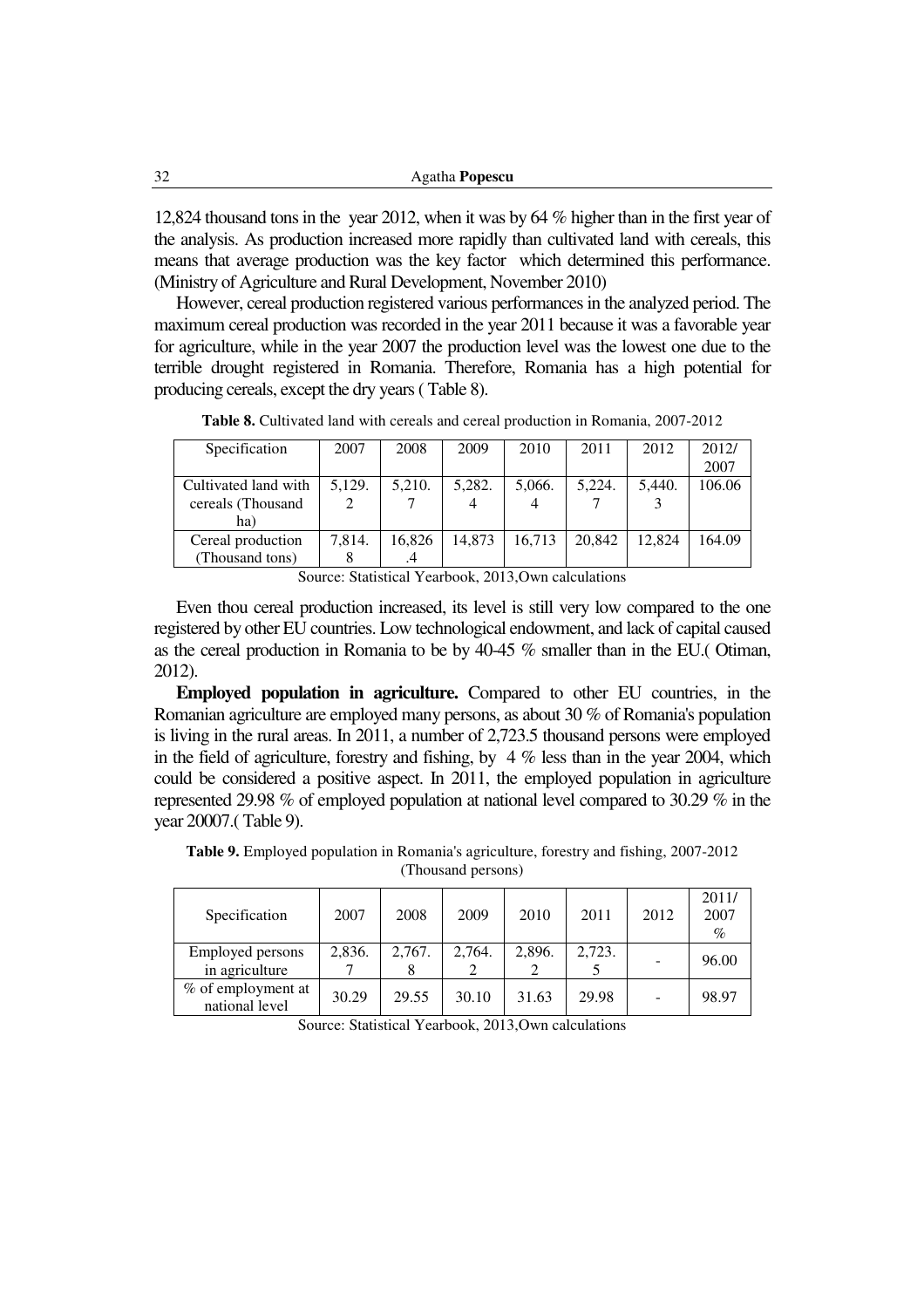Romania is on the top position inthe EU with the highest number of employed persons in agriculture ( 35 %), being followed by Poland (14%), Greece (12%),

Portugal (11 %) and Spain (10%). (Eurostat FSS, Agricultural Census, 2012,

Popescu Agatha, 2013, Popescu Marin, 2009).

 Beside the fact that the percentage of population employed in agriculture is very high compared to other EU countries, it is important to mention that in the rural areas, population is facing with aging, a low training level and the movement of young people to cities looking for better paid jobs. Just a few number of the

 Romanian farmers have a corresponding knowledge level and managerial skills. Most of the farmers own subzistence and semisubzistence farms, lacked of capital and modern technologies.

 **Labor productivity.** In the Romanian agriculture, labor productivity increased by 66.13 % from Lei 8,032 per employed person in the year 2007 to Lei 13,343.7 per employed person in the year 2011. The share of employed people in agriculture, forestry and fishing in the employment at national level increased from 20.41 % in 2007 to 24.84 % in 2012. ( Table 10).

**Table 10.** Labor productivity in Romania's agriculture, forestry and fishing, 2007-2012 (Lei/Employed person)

| Specification                                            | 2007  | 2008         | 2009   | 2010         | 2011   | 2012           | 2011/<br>2007<br>$\%$ |
|----------------------------------------------------------|-------|--------------|--------|--------------|--------|----------------|-----------------------|
| Labor productivity<br>in agriculture                     | 8,032 | 12,329<br>.8 | 11,684 | 10,315<br>.0 | 13,343 |                | 166.13                |
| $\%$ in labor<br>productivity in the<br>national economy | 20.41 | 25.18        | 23.78  | 20.24        | 24.84  | $\overline{a}$ | 121.70                |

Source: Statistical Yearbook, 2013,Own calculations

 Even thou the statistical figures reflect an improved situation of labor productivity in agriculture, in term of Lei per employed person, these figures cover the real situation, which should be analyzed by the amount of products resulting per working hour.

 **Agricultural production value** increased by 34.71 % from Lei million 47,699.9 in the year 2007 to Lei million 64,259.4 in the year 2012 which is a positive aspect. The vegetal production is well represented registering the highest growth in the analyzed period, 39.84 %. On the second position came animal production with 28.77 % and on the last one agricultural services which recorded a deep decline.(Table 11).

 The contribution of various sectors to agricultural production value was the following one: in the year 2007: 60.21 % vegetal production, 38.34 % animal production and 1.45 % agricultural services; in the year 2012: 62.51 % vegetal production, 36.65 % animal production and 0.84% agricultural services. The weight of the three sectors varied from a year to another. The highest share of 70.81 % in agricultural production value was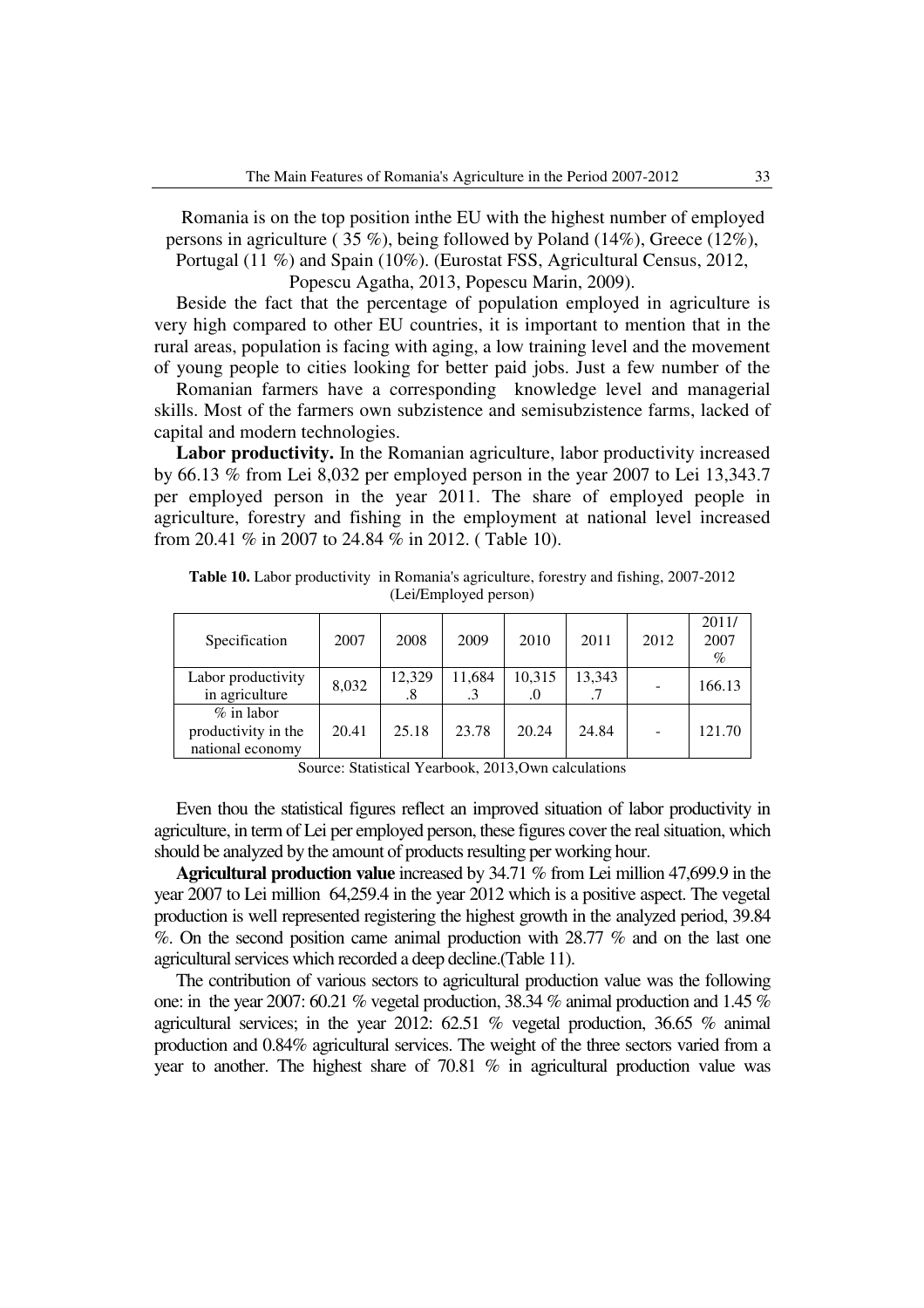performed by vegetal production in the year 2011. However, animal production should be better represented and also the percentage of agricultural services is still very low.

| Specification                                  | 2007     | 2008     | 2009     | 2010     | 2011     | 2012     | 2011/<br>2007<br>$\%$ |
|------------------------------------------------|----------|----------|----------|----------|----------|----------|-----------------------|
| Agricultural<br>production value,<br>of which: | 47,699.9 | 66,993.9 | 59,928.4 | 64,452.5 | 76,508.8 | 64,259.4 | 134.71                |
| -Vegetal<br>production                         | 28,723.4 | 45,742.2 | 35,735.5 | 43,488.4 | 54,179.8 | 40,169.1 | 139.84                |
| -Animal<br>production                          | 18,291.6 | 20,535.7 | 23,441.6 | 20,406.8 | 21,784.1 | 23,555.3 | 128.77                |
| -Agricultural<br>services                      | 684.8    | 716.0    | 751.6    | 557.2    | 544.7    | 535.0    | 78.12                 |
| Share of vegetal<br>production $(\%)$          | 60.21    | 68.27    | 59.63    | 67.47    | 70.81    | 62.51    |                       |
| Share of animal<br>production $(\%)$           | 38.34    | 30.65    | 39.11    | 31.66    | 28.47    | 36.65    |                       |
| Share of services<br>$(\%)$                    | 1.45     | 1.08     | 1.26     | 0.87     | 0.72     | 0.84     |                       |

**Table 11.** Agricultural production value in Romania, 2007-2012 (Lei million, current prices)

Source: Statistical Yearbook, 2013,Own calculations

 The agricultural production value is still very low compared to the one registered in other EU countries because of the performances per surface unit. In 2012, the value of primary agricultural production accounted for Euro 800-900/ha in Romania compared to Euro 1,800-2,000 in the EU ( Otiman, 2012).

 **Agriculture contribution.** The GDP created in agriculture, forestry and fishing increased by 19.49 % from Lei million 23,966.3 in the year 2007 to Lei million 28,638.1 in the year 2012. As a result, the contribution of agriculture to GDP was different from a year to another, and in 20122 accounted for 4.88 % compared to 5.75 % in the year 2007.(Table 12).

| Specification       | 2007   | 2008   | 2009   | 2010   | 2011   | 2012   | 2011/<br>2007<br>$\%$ |  |
|---------------------|--------|--------|--------|--------|--------|--------|-----------------------|--|
| Agriculture         | 23,966 | 34.403 | 32,297 | 29,874 | 36,341 | 28,638 |                       |  |
| contribution to GDP |        |        |        | ت      |        | . 1    | 119.49                |  |
| $\%$ of GDP         | 5.75   | 6.68   | 6.44   | 5.70   | 6.52   | 4.88   | 84.86                 |  |

**Table 12.** Agriculture contribution to Romania's GDP (Lei million, current prices)

Source: Statistical Yearbook, 2013,Own calculations

 Agriculture contribution to GDP reflect how important is this economic branch in Romania's economy (Zahiu Letitia et al, 2010).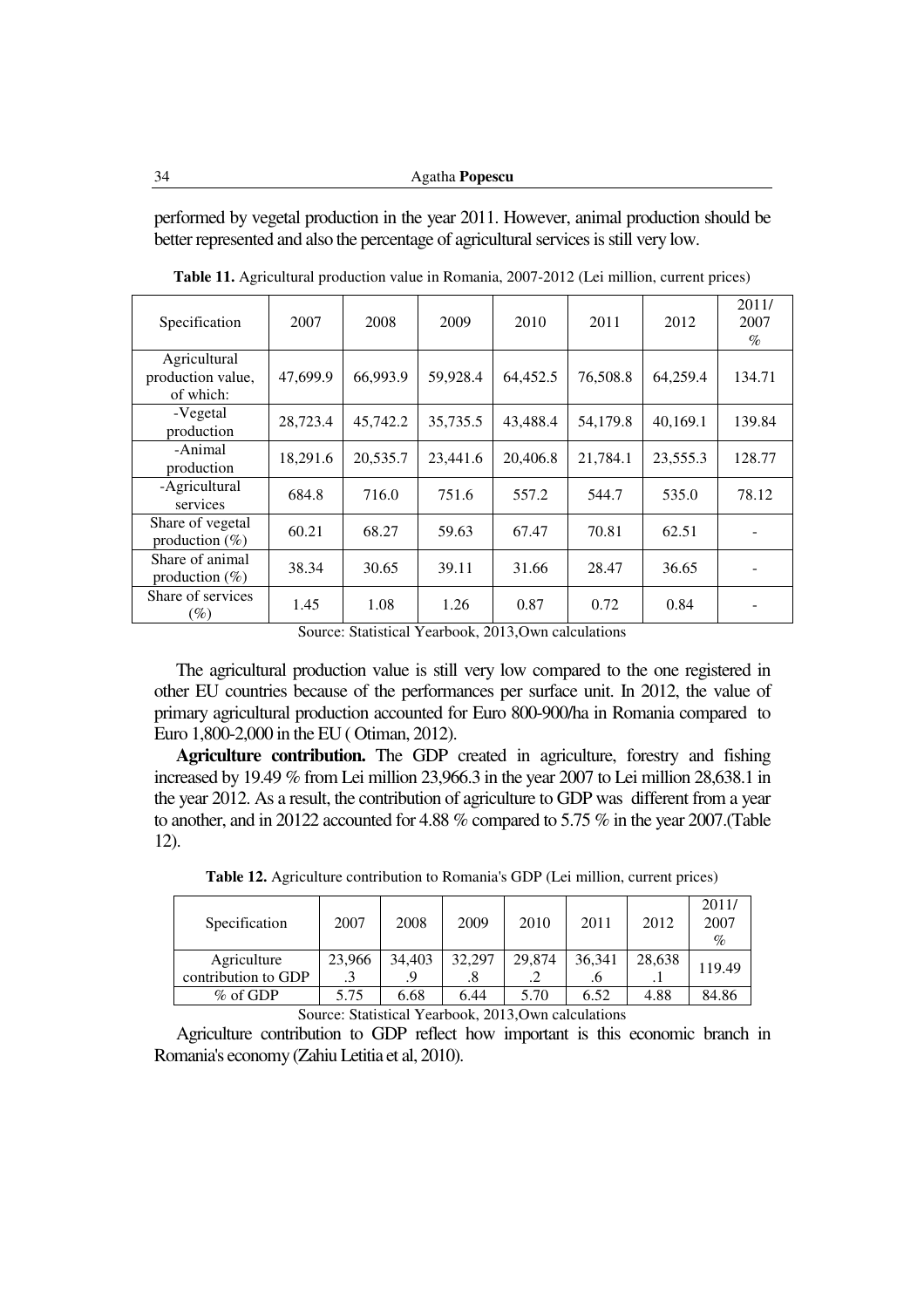#### **Conclusions**

1. Romania has a high agricultural potential which is not yet entirely utilized. Agricultural production is still low compared to other EU countries due to the large number of small farms, their low technical endowment, and farmers' lack of capital, training and managerial skills.

2. Even thou the number of agricultural holdings is decreasing, with 3,859,043 farms in 2010, Romania keeps 32% of the whole number of the EU agricultural units.

3. The average farm size, 3.57 ha/farm in 2012, is very small compared to 14 ha/farm the EU average, reflecting a low efficiency and production performance.

4. The value of fixed assets accounted for Lei million 32,926.7 in 2012, being 2.15 times higher than in the year 2007, which is a positive aspect. But a Romanian farmer has still only Euro 540 fixed assets compared to Euro 9,000- 9,200 in the EU.

5. The reduced number of tractors, fertilizers, irrigated agricultural land and investments continue to maintain a low productivity, product quality and competitiveness of the Romanian farms.

6 The high number of employed people in agriculture, the lack of diversified activities, aging, low training level and movement of young generation to cities for getting a job reflect the main social aspects the rural space is facing at present and also the low productivity and value added created in agriculture, even thou during the last years it was noticed an improvement, but the growth process is still very slow.

7. Agricultural production value increased, but mainly due to the growth of vegetal production, and animal and services sectors are not yet enough developed.

8. The contribution of agriculture to GDP increased by 19%, but is recorded a low decline keeping 4.88 % in Romania's GDP.

9. As a final conclusion, policy makers have to pay more attention to the role of agriculture in the economy to provide high quality food and cover the domestic market demand, to earn income from agro-food products export mainly in the EU countries, to create jobs by diversifying activities in the rural areas and encouraging producers' association to better use their fixed and financial capital and implement modern technologies, to produce more primary materials for processing industries, to create savings for investments for its own development.

10. Agriculture has to be more involved in providing indirect noncommodity contributions such as environmental services regarding water, biodiversity preservation, carbon sequestration, food security, poverty reduction and social viability in the rural space.